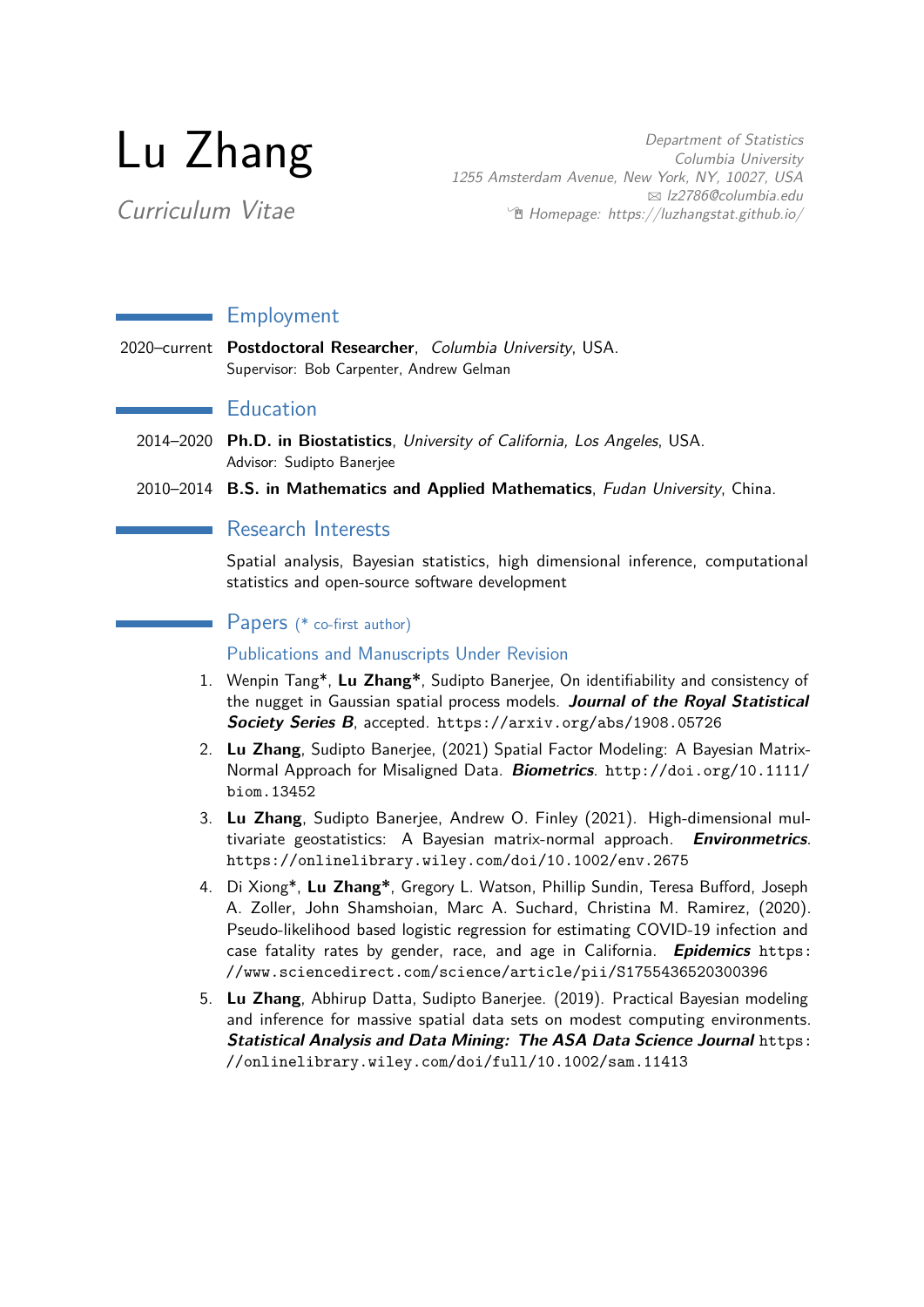6. Gregory L. Watson, Di Xiong, **Lu Zhang**, Joseph A. Zoller, John Shamshoian, Phillip Sundin, Teresa Bufford, Anne W. Rimoin, Marc A. Suchard, Christina M. Ramirez (2021). Pandemic velocity: forecasting COVID-19 in the US with a machine learning & Bayesian time series compartmental model. **PLOS Computational Biology**, 17(3), e1008837.

#### Preprints

- 7. **Lu Zhang\***, Wenpin Tang\*, Sudipto Banerjee, Fixed-Domain Asymptotics Under Vecchia's Approximation of Spatial Process Likelihoods. Submitted. [https://](https://arxiv.org/abs/2101.08861) [arxiv.org/abs/2101.08861](https://arxiv.org/abs/2101.08861)
- 8. **Lu Zhang**, Bob Carpenter, Andrew Gelman, Aki Vehtari. Pathfinder: Parallel quasi-Newton variational inference. Under revision at Journal of Machine Learning Research. <https://arxiv.org/abs/2108.03782>

#### Packages

- 1. **Lu Zhang** and Jun Yin (2018). phase1PRMD: Personalized Repeated Measurement Design for Phase I Clinical Trials. R package version 1.0.2. CRAN: [https://cran.](https://cran.r-project.org/web/packages/phase1PRMD/index.html) [r-project.org/web/packages/phase1PRMD/index.html](https://cran.r-project.org/web/packages/phase1PRMD/index.html)
- 2. Xiang Chen, **Lu Zhang**, Sudipto Banerjee (2018). JAMAJniLite: A JAVA package providing a java interface for lapack and blas libraries and using the classes defined by JAMA Package Github: <https://github.com/JAMAJni/JAMAJniLite>
- 3. **Lu Zhang**, LiZhen Nie, Sudipto Banerjee (2017). JALAJni: A JAVA package providing a java interface for lapack and blas library Github: [https://github.](https://github.com/JaLAJni/JaLAJni) [com/JaLAJni/JaLAJni](https://github.com/JaLAJni/JaLAJni)

# Teaching Experience

#### Graduate Teaching Assistant at UCLA

- 2015-2020 Biostat 100A: **Introduction to Biostatistics** (Summer 2015, Fall 2015, Spring 2016, Summer 2017, Fall 2019)
- 2016-2020 Biostat 100B: **Introduction to Biostatistics** (Winter 2016, Winter 2017, Winter 2018, Winter 2020)
- Fall 2016 Biostat 200A: **Basic Biostatistics**
- Spring 2017 Biostat 411: **Analysis of Correlated Data**
- Fall 2017 Biostat 255A: **Advanced Topics & Probability in Biostatistics**
- Winter 2017 Biostat 255B: **Advanced Topics & Probability in Biostatistics**
- Spring 2018 Biostat 257: **Statistical Computing**
- Spring 2019 Biostat 241: **Spatial modeling**
- Fall 2019 Public Health 200: **Foundations in Public Health**
- Spring 2020 Biostat 214: **Finite Population Sampling**

#### **Working Experience**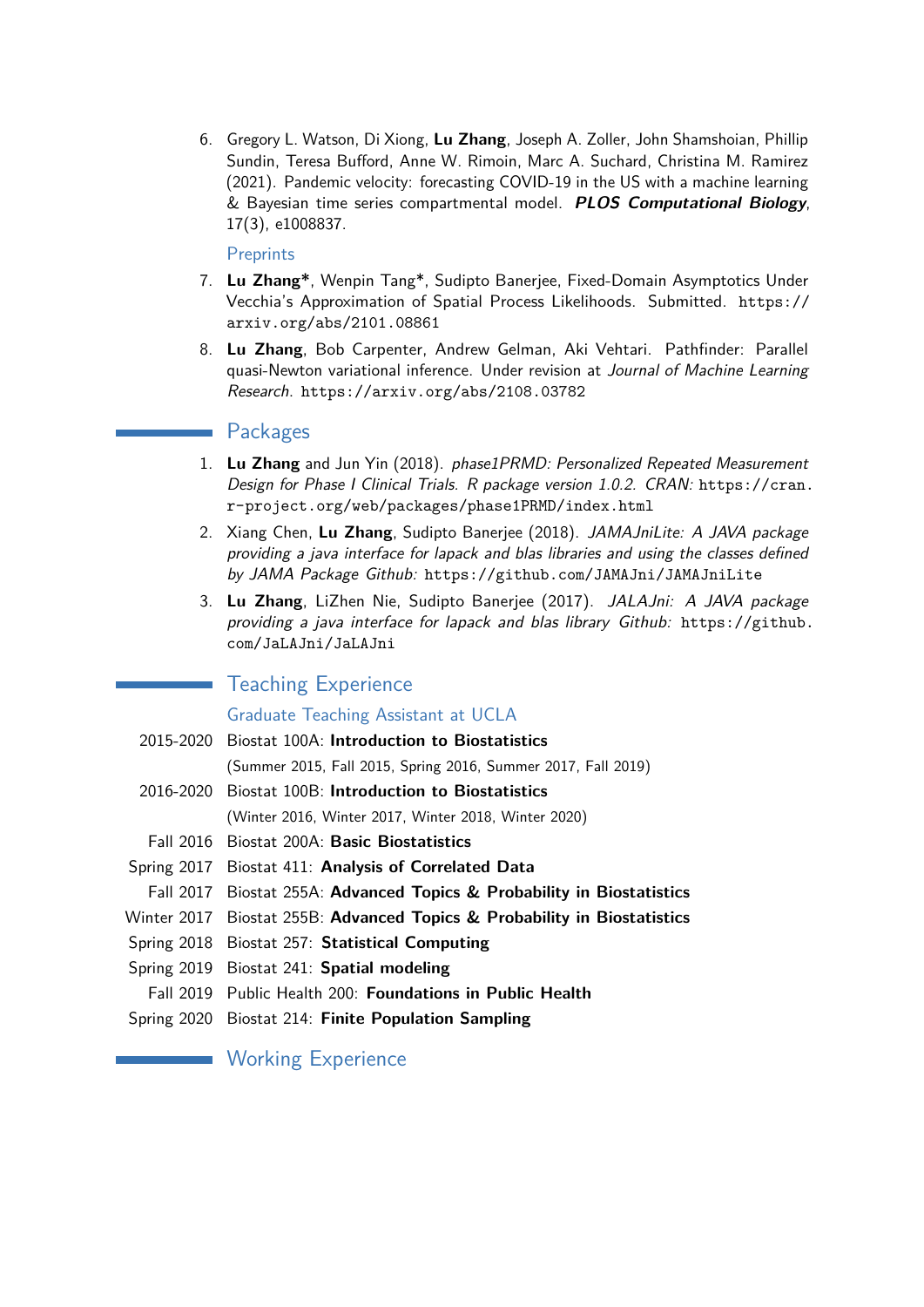- Jun. Sep. **Internship in Biostatistics**, Mayo Clinic, Rochester, Minnesota USA,
	- 2018 Sponsor: Yin Jun, Ph.D.
		- **o** Statistical consultation to Physicians
		- $\circ$  Experimental design (clinical trial design)
		- o Software development (develop R package)

# **Selected Awards**

- 2020 **Dean's Outstanding Student Award in Biostatistics**, Department of Biotatistics, UCLA
- 2018 **Celia G. and Joseph G. Blann Fellowship**, Department of Biotatistics, UCLA
- 2016 **Graduate Summer Research Mentorship,** Department of Biotatistics, UCLA

## Talks

#### Invited

- Sep. 2021 **Spatial Factor Modeling: A Bayesian Matrix-Normal Approach for Massive Spatial Data with Missing Observations**. Mathematics and Applied Mathematics at Fudan University, Shanghai, China
- Sep. 2021 **Spatial Factor Modeling: A Bayesian Matrix-Normal Approach for Massive Spatial Data with Missing Observations**. School of Statistics and Management at Shanghai University of Finance and Economics,
- Jun. 2021 **Spatial Factor Modeling: A Bayesian Matrix-Normal Approach for Massive Spatial Data with Missing Observations**.

Biostatistics at Columbia University, New York, New York, USA

Dec. 2020 **Spatial Factor Modeling: A Bayesian Matrix-Normal Approach for Misaligned Data**.

Johns Hopkins University BLAST working group, Baltimore, Maryland, USA

Mar. 2020 **High-dimensional Multivariate Geostatistics: A Bayesian Matrix-Normal Approach**.

ENAR, Nashville, Tennessee, USA

#### **Contributed**

Shanghai, China

Aug. 2021 **Pathfinder: A Parallel Quasi-Newton Algorithm for Reaching Regions of High Probability Mass**.

Joint Statistical Meetings

Aug. 2020 **Spatial Factor Modeling: A Bayesian Matrix-Normal Approach for Misaligned Data**.

Bernoulli-IMS One World Symposium 2020

- Jul. 2019 **Bayesian Linear Model of Coregionalization (BLMC) for Large Scale Datasets with Accelerated Posterior Sampling Algorithm**. Joint Statistical Meetings, Colorado, USA, poster presentation
- Aug. 2017 **Practical Bayesian Inference Based on Nearest Neighbor Gaussian Processes Model for Massive Spatial Data**. Joint Statistical Meetings, Baltimore, Maryland, USA